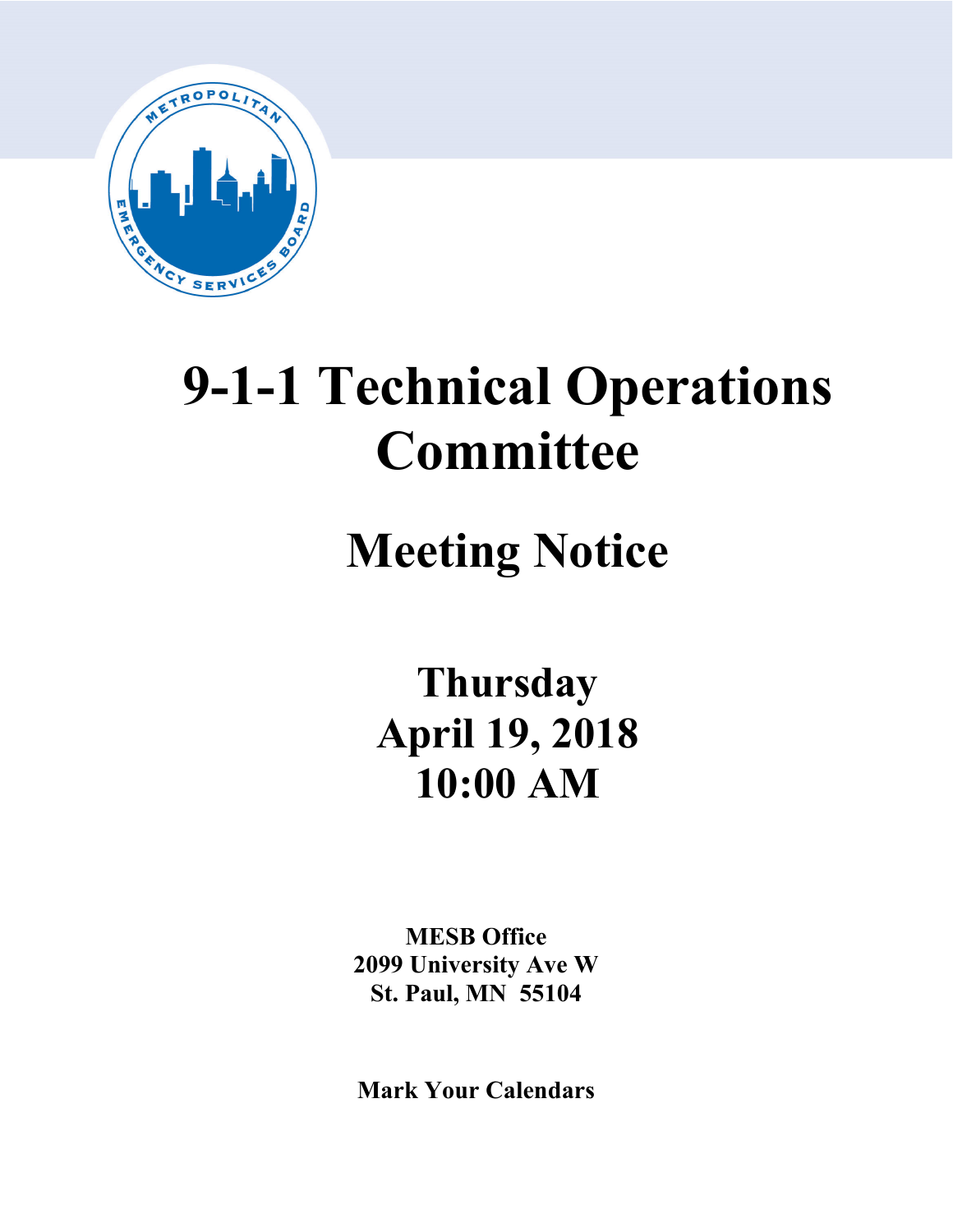#### **Metropolitan Emergency Services Board**

#### **9-1-1 Technical Operations Committee Tentative Agenda April 19, 2018**

- 1. Call to Order
- 2. Approval of Minutes / Agenda
- 3. Action Item

A. Emergency Communications Professionals Training Curriculum Development Project

1. PSAP Roundtable Recommendation

#### 4. Unfinished Business

- A. Next Generation 9-1-1
	- 1. Text-to-9-1-1 implementation
		- a) Greater MN
		- b) Metro Area
	- 2. Firewall implementation
- B. CAD-to-CAD Feasibility Study
- C. By-law Change Request

#### 5. Pending Business

A. Legislation

#### 6. Reports

A. Data Issues Report - Wireless, Wireline, VoIP, GIS (see attached)

- B. PSAP Operations Round Table Work Group Report
- C. SECB NG9-1-1 Committee Report
- **7.** Adjourn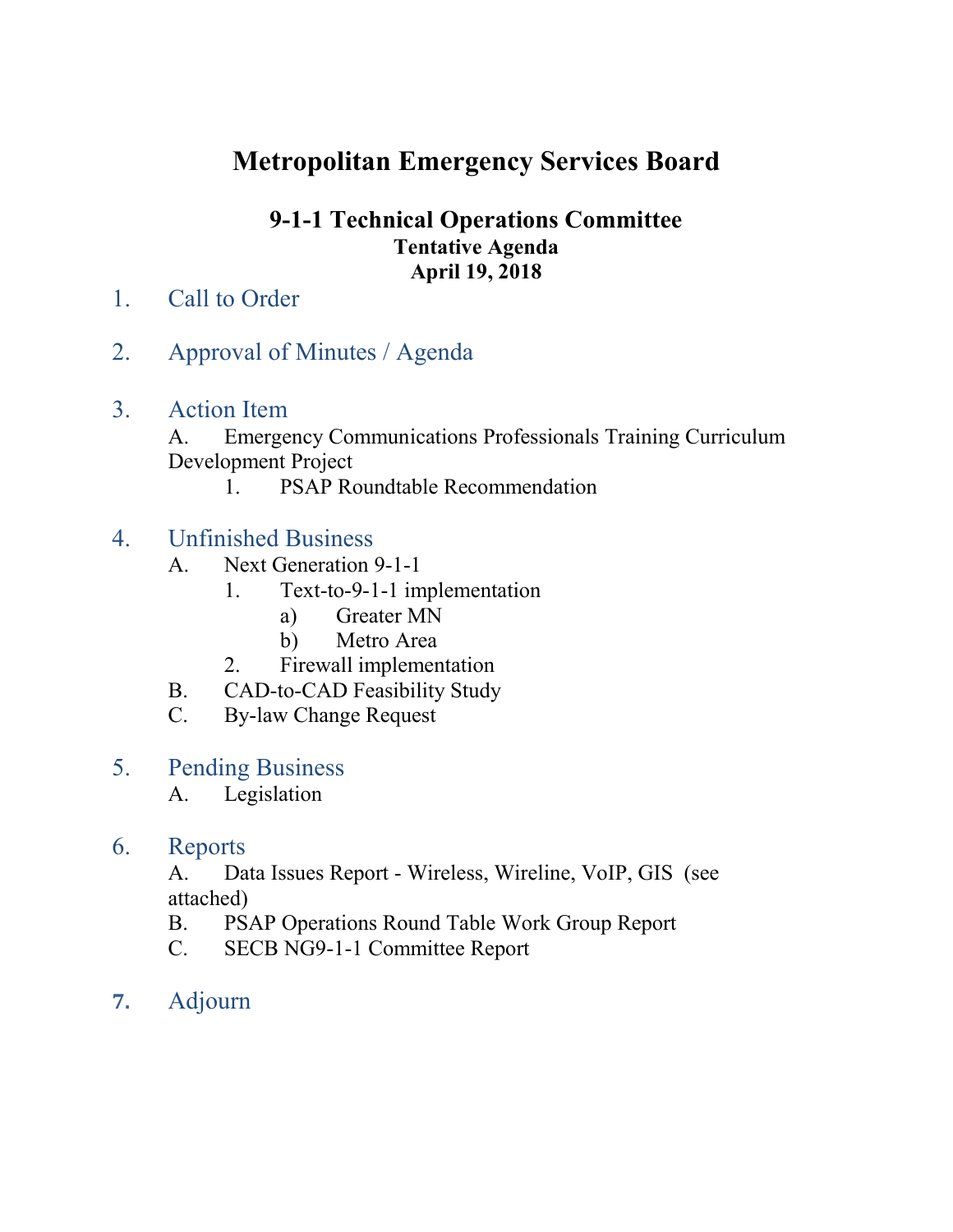#### **Metropolitan Emergency Services Board 9-1-1 Technical Operations Committee Draft Meeting Minutes**

**March 15, 2018**

#### **Committee Members**

|                  | Heather Hunt, Minneapolis (Chair)         | X | Kevin Schwartz, Hennepin     |
|------------------|-------------------------------------------|---|------------------------------|
| X                | Val Sprynczynatyk, Anoka (Vice-<br>Chair) |   | Lisa Lovering, Isanti        |
| X                | Bob Dowd, Isanti                          |   | Nancie Pass, Ramsey          |
| $\boldsymbol{X}$ | Jim Scanlon, Bloomington PD               | X | Jonathan Rasch, Ramsey       |
| X                | Tim Walsh, Carver                         | Χ | Angie Iverson, Scott         |
| X                | Jon Eckel, Chisago                        | X | Darlene Pankonie, Washington |
| X                | Cheryl Pritzlaff, Dakota                  |   | Sara Halverson, Washington   |
|                  | Troy Ruby, Dakota                         |   |                              |

#### **Alternates**

| Jeff Schlumpberger, Hennepin | Bob Shogren, Isanti              |
|------------------------------|----------------------------------|
| Deb Paige, Carver            | Christine McPherson, Minneapolis |
| Susan Bowler, Carver         | Jill Martens, Scott              |
| Vicki Nelson, Dakota         |                                  |

#### **Others Attending**

Joe Fick, Airbus Tony Martin, Edina Heidi Hieserich, Airport Matt Hoffer, CenturyLink Lauren Petersen, Airport Jake Jacobson, CenturyLink Victoria Vadnais, Allina Health EMS Rhonda Kriss, CenturyLink Jim Soukup, Allina Health EMS Karin Marquez, RapidSOS Diane Lind Jeff Lessard, U of M

Dustin Leslie, ECN Scott Wosje, Northland Business Sys.

#### **MESB Staff**

| Pete Eggimann | Jill Rohret  |
|---------------|--------------|
| Marcia Broman | Martha Ziese |
| Troy Tretter  |              |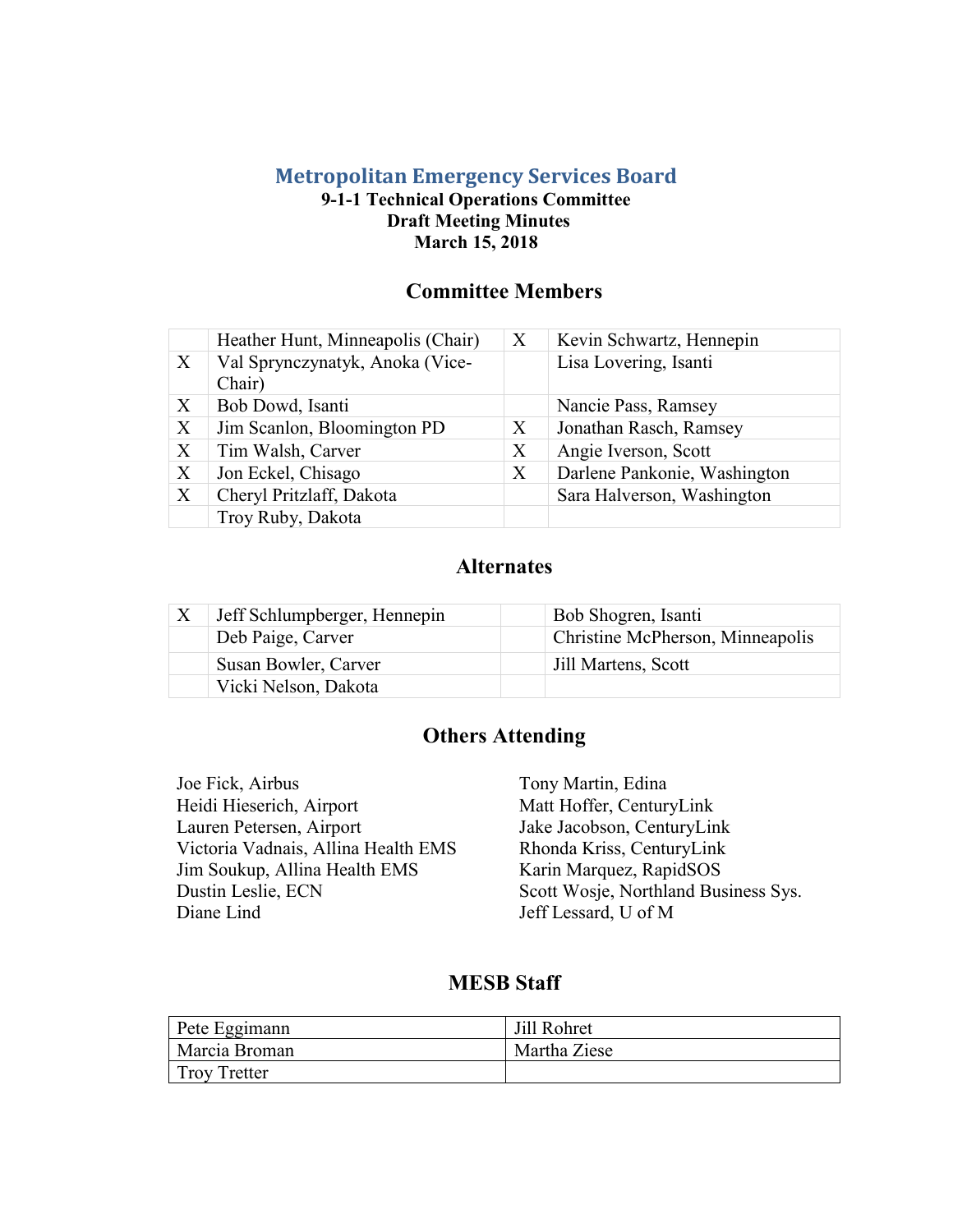#### **1. Call to Order**

Val Sprynczynatyk called the meeting to order at 10:05. Val asked each of the people attending to introduce themselves.

#### **2. Approval of Minutes / Agenda**

Val asked for a motion to approve the agenda for the March 15, 2018 TOC and the minutes from February 15, 2018.

*Motion (Eckel / Schlumpberger) to approve the March 15, 2018 TOC agenda and the TOC minutes from February 15, 2018. Approved.*

#### **3. Action Items**

#### A. 9-1-1 TOC By-law Change Request

#### 1. Primary Representative

At the January TOC meeting, Chris Kummer, the Airport PSAP Manager, asked that the TOC recommend changes to the committee by-laws that would allow for a representative from each of the metro area PSAPs to have a seat on the 9-1-1 TOC. No action was taken at the January meeting, so the issue was carried over to the February TOC meeting. At the February meeting the MESB staff were asked to prepare draft language that would reflect the changes necessary to have all the primary and secondary PSAPs representatives able to participate on the 9-1-1 TOC. The draft language was drafted and distributed in the committee March meeting packet. Pete Eggimann said the proposed changes would allow representation by all PSAPs, primary and secondary, at this committee and reduce the representation from each PSAP from two to one representative and one designated alternate. The date that budget considerations are due to the Executive Director will be changed from June 1 to May 1. A typo will also be corrected. *Motion (Schlumpberger / Pritzlaff) to approve the by-law changes as drafted, with the correction made. Approved.*

#### **4. Unfinished Business**

#### $A_{-}$ Next Generation 9-1-1

#### 1. Text-to-9-1-1 Implementation

Dustin Leslie provided a text-to-9-1-1 update. Anoka County was the latest county to go live. CenturyLink must work on the same firewall issues at Isanti that delayed Anoka but hoping to turn up Isanti in early April. A configuration issue was identified that needs to be changed at Dakota County and Eden Prairie before they can turn up texting. This may push them back 2-3 months. Carver County is likely to be the next PSAP after that to be turned up with text.

ECN is verifying and standardizing the transfer codes. The Airport has experienced some issues with transfer with transferring text messages. CenturyLink and West are working to make sure everything is provisioned correctly.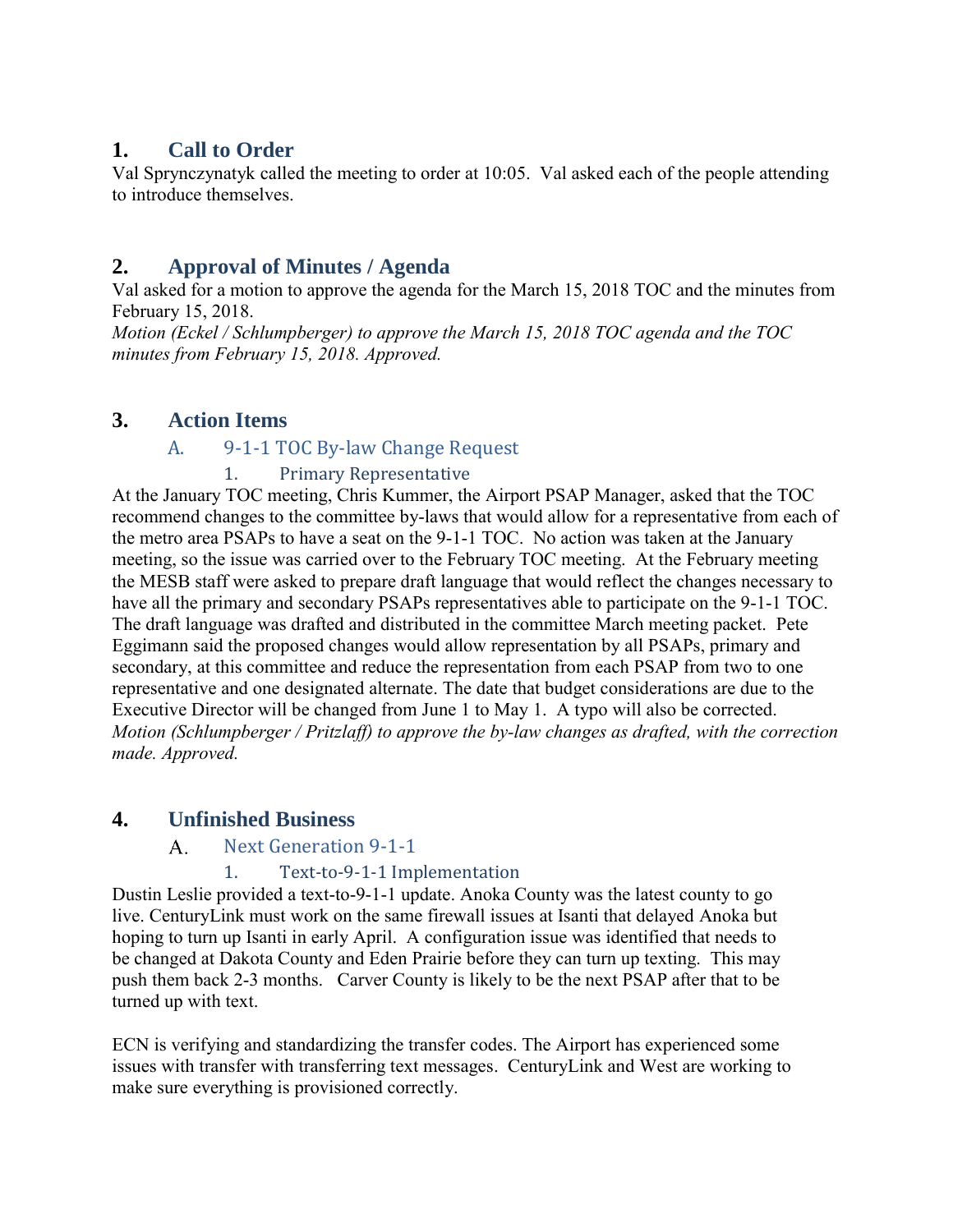During the work with Anoka County it was determined that the TCC connectivity will have to be done all in the same day, so PSAPs will have to visit another center that is already on line for training. Anoka went to the airport to practice. Dustin said that training in a live environment does work better than in a testing environment. The newly connected PSAPs have not been getting inundated with texts.

#### 2. Firewall implementation

Dana said there is nothing new. Arden Hills has been configured. Dan Craigie continues to work with Mission Critical Partners to start the schedule rolling.

#### **B.** PSAP Operations Roundtable Work Group

Heidi Hieserich said the next meeting is April 3. There is some training listed in Basecamp on crisis negotiations.

#### C. Emergency Communications Professionals Training Curriculum Development Project

Diane Lind said she is down to one chapter to post. Two were posted last night. There has been good feedback. There is much information was found on the Minnesota Relay page. The draft training curriculum will go to the April Roundtable and then to the 9-1-1 TOC.

#### D. CAD-to-CAD Interoperability Feasibility Study

Pete said the final version of the study was presented to the MESB Board yesterday. There was a great deal of interest. The Board suggested that the staff and 911 TOC work together to build a coalition to move the process forward. Pete suggested the TOC consider forming a workgroup to reach out to other organizations to build support and build a business plan. It was discussed at the strategic planning ECN hosted last month. There seemed to interest there also. It does not fit neatly into any of the existing budgets, so there is a need to bring some people together to make it a bigger project than just a PSAP project.

Tony Martin said that it would be important to get Police and Fire Chiefs Associations involved. Dar said it would be beneficial to share the report with the NG Committee. Dar Pankonie, Tony Martin, Lauren Petersen, and Jeff Lessard, volunteered for the workgroup. Jon Rasch, said they would also be able to get a staff member to participate.

#### **5. Pending Business**

#### A. Legislation

Jill Rohret said the session started on February 20. The legislative budget was passed. There is a surplus of \$329 million. Committee deadlines start next week, so all policy bills need to be heard in one house by next Thursday, March 22, and in the other by March 29. Regarding Chapter 403, the MESB has been working with the lobbyists from the carriers for the last 18 months without much progress. The bill will not progress this year because VOIP and net neutrality create complications. It is hoped the bill will still be jacketed and some of the essential items passed. The MESB continues to monitor what NG9-1-1 legislation other states have passed which could help get movement in Minnesota.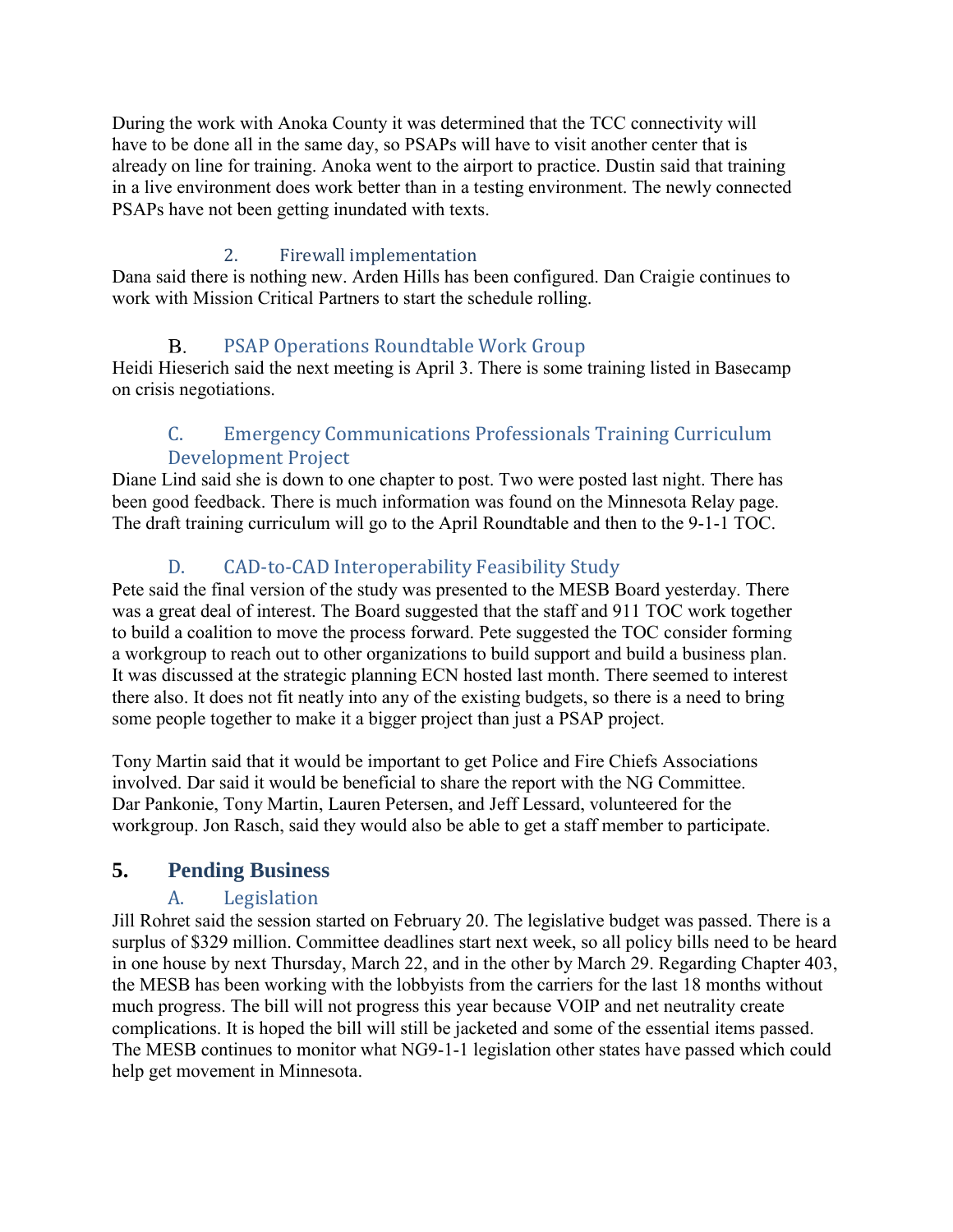#### **6. Reports**

#### A. Data Issues -Wireless, Wireline, VoIP, GIS (see attached) Marcia Broman said White Bear Lake is scheduled to close May 1.

The MESB has had conversations with ECN and MNIT regarding the WERM application and the issues of the data integrity within WERM. The MESB has laid out some clear proposals for changes and supplementations for the WERM improvements. It is in the hands with ECN to work out with MNIT as far as budgeting.

Broman said that numbers portability has been around for a long time. There is a data base and integrated voice response to find the carrier that serves that phone number should a PSAP need that information. There has been a change in the integrated voice response data base provider. Pete has sent out the new pin and instructions to the PSAPs.

FCC Notice of Inquiry on wireless call routing effective March 22 was provided.

#### B. RapidSOS Presentation

Karin Marquez provided a presentation to the committee outlining the work RapidSOS has been doing in obtaining more accurate wireless handset location from devices using the Android operating system. Google, which developed the Android operating system, built a location capability into the operating system called Emergency Location Service (ELS) which uses the location information available from the wireless handset itself. ELS is in use by PSAPs in Europe to locate wireless callers. RapidSOS is working on how ELS might be utilized in the North American 9-1-1 system. Karin said that the RapidSOS' ELS derived location is available quick enough to be used in determining 9-1-1 call routing based on the caller's location rather than on the cell site sector. Karin told the group that the FCC was aware of their work, as well as the four major wireless carriers.

PSAP representatives provided updates from their respective centers.

Adjourn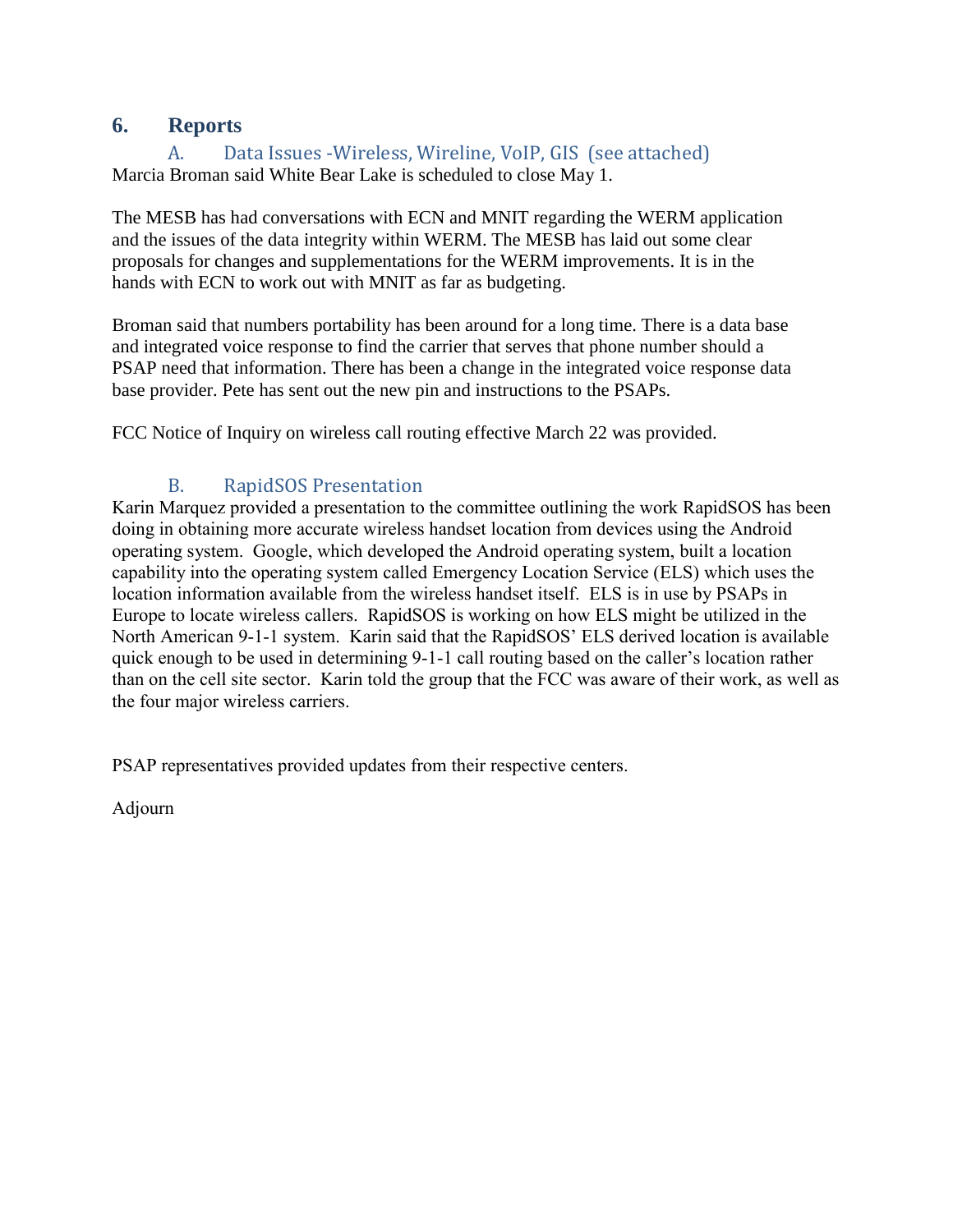

METROPOLITAN **EMERGENCY SERVICES BOARD** 

2099 UNIVERSITY AVENUE WEST SAINT PAUL, MINNESOTA 55104-3431 PHONE 651-643-8395 WWW.MN-MESB.ORG

April 9, 2018

Ms. Dana Wahlberg, Director **DPS - Emergency Communication Networks** 445 Minnesota Street, Suite 137 St. Paul. MN 55101-5137

Dear Ms. Wahlberg:

Enclosed please find the final CAD-to-CAD Interoperability Feasibility Report and Recommendations prepared for the Metropolitan Emergency Services Board (MESB) utilizing funds received from a Statewide Emergency Communications Board (SECB) grant.

The PSAPs in the metropolitan region strongly feel such an interoperability project should be implemented in the region. Additionally, what was heard at the SECB Strategic Planning Workshop in early March 2018 indicates there is a strong desire for either CAD-to-CAD interoperability or shared CAD across the state. It is my hope that sending this report not only helps to close out the SECB grant for this project, but also may provide some use to the SECB and ECN in determining whether such a project could be accomplished on a statewide basis.

The report indicates that metro region PSAPs have a desire to achieve interoperability with their partners in other counties which border the region. As such, it is safe to assume that if, for example, the solution was shared with Kanabec County, then Pine, Mille Lacs, and Aitkin Counties would also want to participate, and so on. If that occurs, then the solution would be a statewide solution, rather than a metro region solution. The MESB feels ECN and the SECB should strongly consider pursuing such a solution statewide.

It is my understanding that an electronic copy has been sent to Darlene Pankonie, Chair of the SECB NG9-1-1 Committee, for review and discussion at its next meeting. The MESB will make Pete Eggimann available to attend that meeting or other ECN/SECB meetings to discuss the report, if desired. Pete may be reached at (651) 643-8377 or peggimann@mn-mesb.org.

Thank you for your time and consideration.

Sincerely

**Iill Rohret Executive Director** 

Enclosure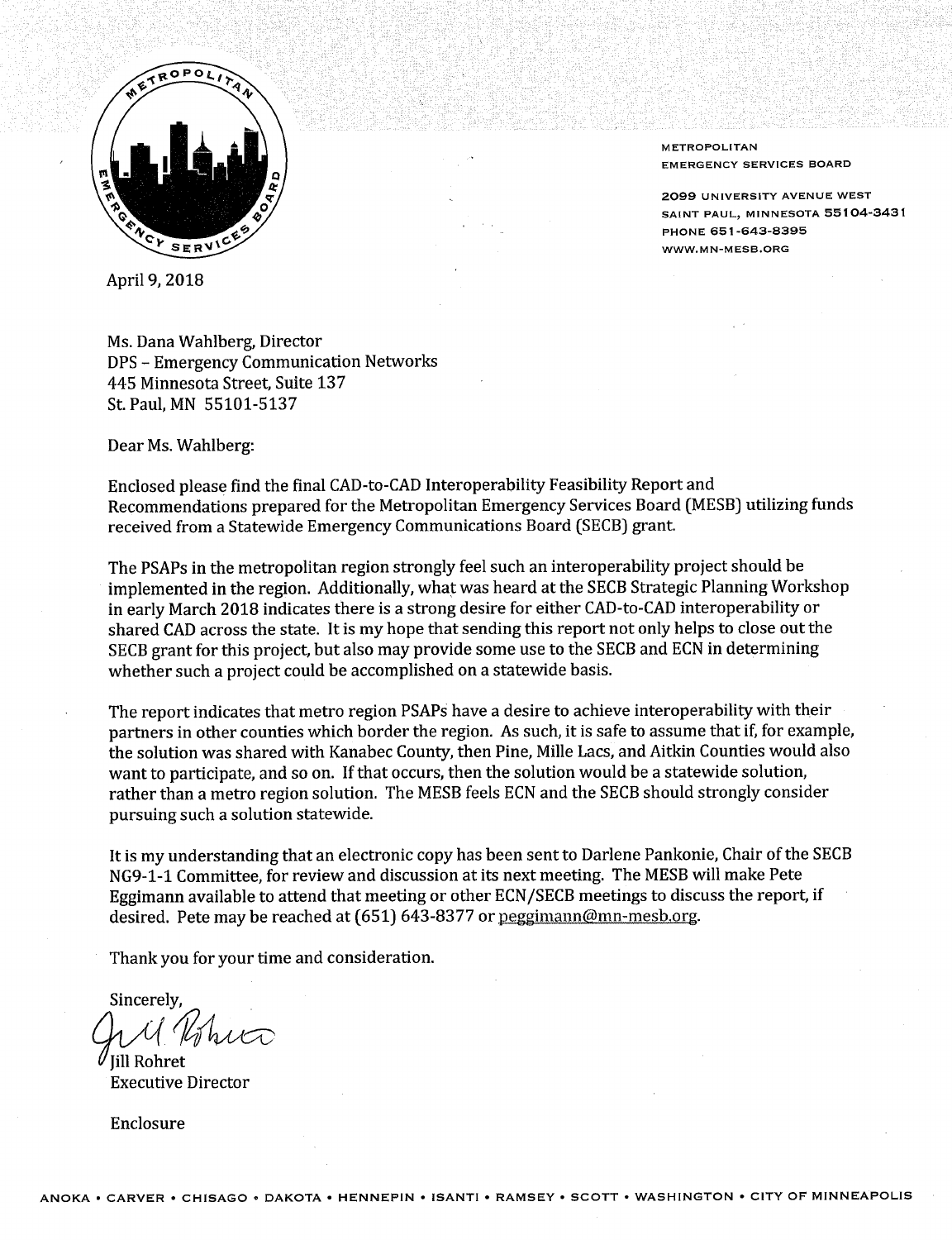# Hitting the Target

Google pilots its 911 cellphone service to pinpoint user locations in emergency situations

**By Elizabeth Zima** / Staff Writer

ost 911 call centers are capable

of locating landline callers, but they struggle to find cellphone users when they need emergency help. "The 911 system was designed long ago for home phones," said Fiona Lee, Google's global evangelist for Android Emergency Location Service (ELS). There's a reason why 911 call centers have trouble locating cellphone users. If the caller is outdoors, the phone's GPS chip can connect with satellites or with a cell tower; the 911 operator will know the latitude and longitude of the caller — within 164 feet or so — most of the time. However, a call made from inside a building has a harder time connecting with a satellite, which can throw off the caller's location by several hundred feet. Google recently concluded a pilot study of its Android ELS, a supplemental service that sends location directly from Android handsets to emergency services when a person calls 911. The test involved fifty 911 call centers covering 2.4 million people in Texas, Tennessee and Florida. Google collaborated with West Corp., a provider of communication and network infrastructure services, and RapidSOS, which works with public safety call centers by making 911 services more responsive. Android's ELS helps mobile network operators, emergency infrastructure providers and governments provide more accurate location information to first responders during an emergency. "It is not an app; the user does not need hardware or software," said Lee.

When a user calls 911, the ELS is activated and enables first responders to more quickly find and help the user. ELS is a part of the Android operating system. According to Lee, if the cell user has the location application closed, the phone will activate this feature during a 911 call.

Google successfully deployed ELS in Austria, Belgium, Estonia, Finland, Iceland, Ireland, Lithuania, the United Kingdom and New Zealand in 2017, with more countries planning deployment in 2018, according to the European Emergency Number Association. Christy Williams, 911 director for the North Central Texas Council of Governments, which includes several dozen call centers that participated in the Google ELS pilot, said her group was pleased with the results. "I went out to see the [public safety answering point] in action; the calls would come in on our native screens with a bull's-eye around it." For example, she said, side by side, a satellite showed that an emergency was several miles away, while Google ELS indicated that the crisis was across the street from the call center. "It told us what entrance to use and what building at the school to go into." Before the trial took place, it was tough to find emergency cellphone callers. "Our ability to see the location is often not what it should be," said Williams. "\The public

is often frustrated with us because they expect that if Uber knows where they are,

emergency services should know too." At the initiation of a call, ELS was "swift" and under 30 seconds, according to Williams. "If you have a heart attack, 30

seconds is a long time." During the pilot, the call center immediately knew the location of more than 70 percent of the calls. "This is just the beginning," she said.

"This was an amazing demonstration of what is ahead for emergency services." Google is actively looking for partners to deploy ELS across the United States, according to Lee. The cost of implementing

the service is minimal and involves little capital expenditure. ELS relies on centralized infrastructure — an endpoint — that can receive emergency location (either over HTTPS or data SMS) and relays that information to call centers, which then incorporate this information into their call/dispatch workflows. The typical process to deploy ELS ranges from two to 15 weeks depending on resourcing and technical proficiency. Google works with its partners to verify performance benchmarks, and progress but the ELS partner decides when it is ready to move from one deployment phase to the next. Google will also begin to offer 911 texting. ezima@govtech.com April/2018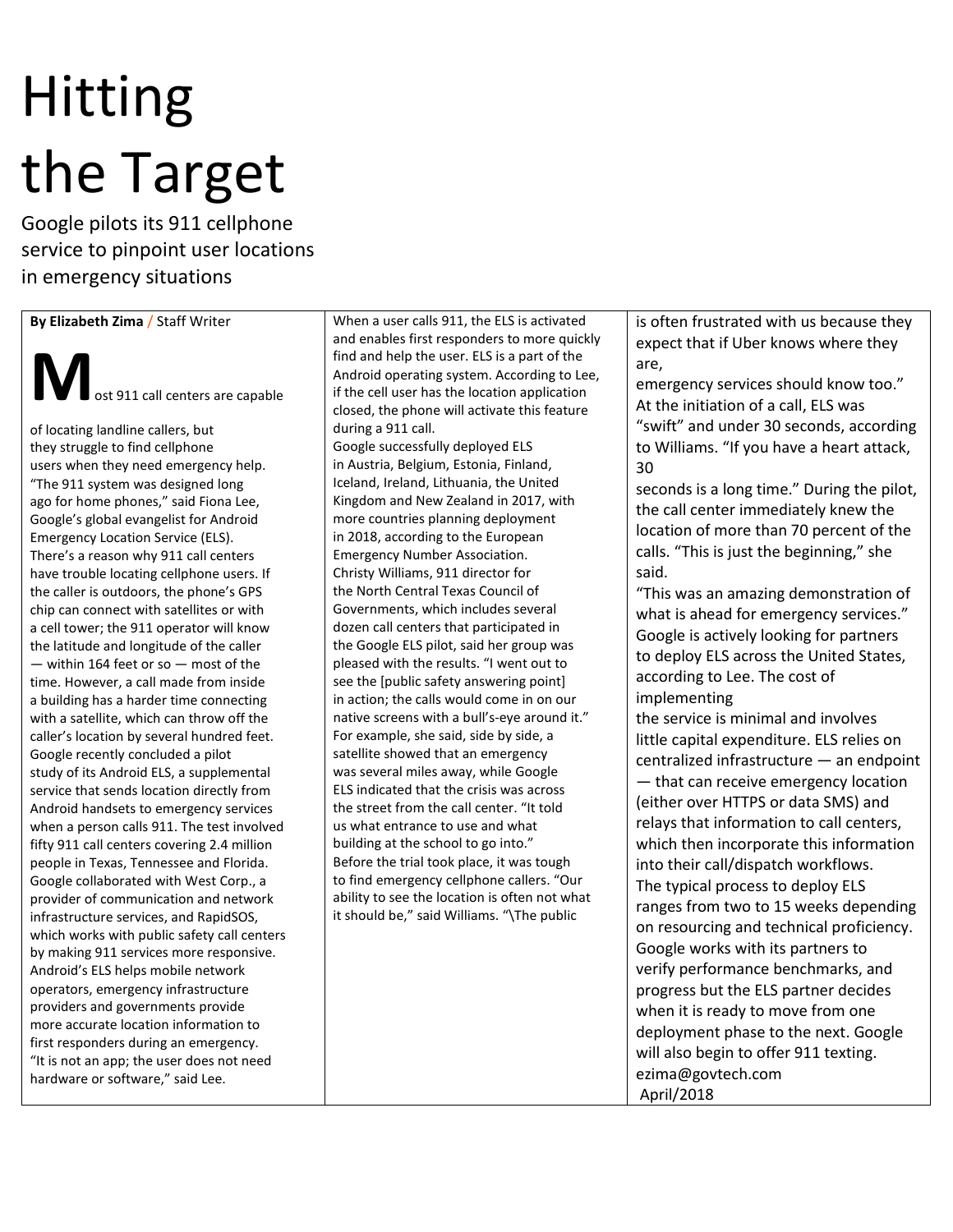## **NBC News**

**Jon Schuppe / Apr.03.2018 / 5:36 AM ET**

### **Hackers have taken down dozens of 911 centers. Why is it so hard to stop them?**

#### **America's emergency-response networks remain dangerously vulnerable to criminals bent on crippling the country's critical infrastructure.**

When news broke last week of a [hacking attack on Baltimore's 911 system,](https://www.nbcnews.com/news/us-news/baltimore-s-911-emergency-system-hit-cyberattack-n860876) Chad Howard felt a rush of nightmarish memories.

Howard, the information technology manager for Henry County, Tennessee, faced a similar intrusion in June 2016, in one of the country's first so-called ransomware attacks on a 911 call center. The hackers shut down the center's computerized dispatch system and demanded more than \$2,000 in bitcoin to turn it back on. Refusing payment, Howard's staff tracked emergency calls with pencil and paper for three days as the system was rebuilt.

"It basically brought us to our knees," Howard recalled.

Nearly two years later, the March 25 ransomware attack on Baltimore served as another reminder that America's emergency-response networks remain dangerously vulnerable to criminals bent on crippling the country's critical infrastructure ─ either for money, or something more nefarious.

There have been 184 cyberattacks on public safety agencies and local governments in the past 24 months, according to a [compilation of publicly reported incidents](https://www.seculore.com/cyber-attack-archive) by the cybersecurity firm SecuLore Solutions. That includes Atlanta, which [fell victim to a ransomware attack](https://www.nbcnews.com/tech/security/city-atlanta-computer-network-hit-ransomware-attack-n859426) a couple days before the one on Baltimore, scrambling the operations of many agencies, but not the 911 system.

911 centers have been directly or indirectly attacked in 42 of the 184 cases on SecuLore's list, the company says. Two dozen involved ransomware attacks, in which hackers use a virus to remotely seize control of a computer system and hold it hostage for payment.

Most of the other attacks involve "denial of service," in which centers are immobilized by a flood of automated bogus calls. One of the first occurred in October 2016, when Meetkumar Desai, then 18, of Arizona, [distributed a computer bug](https://www.wsj.com/articles/man-behind-911-call-system-2016-cyberattack-sentenced-to-probation-1507329999)  [on Twitter that overwhelmed 911 centers in 12 states.](https://www.wsj.com/articles/man-behind-911-call-system-2016-cyberattack-sentenced-to-probation-1507329999) The motivations for such attacks are often less about the money than doing damage — sometimes as a form of protest, as when the "hacktivist" group Anonymous [took down](http://www.baltimoresun.com/news/maryland/sun-investigates/bs-md-ci-cyber-riot-20150731-story.html)  Baltimore's [city website](http://www.baltimoresun.com/news/maryland/sun-investigates/bs-md-ci-cyber-riot-20150731-story.html) after the death of Freddie Gray while in police custody, experts say. Desai reportedly told authorities he meant his attack more as a prank.

911 is the perfect [target] because it can't afford to be down," said Tim Lorello, SecuLore's president and CEO.

This is how 911 works: When someone dials for help — typically from a mobile phone — the call gets routed from a cell tower to a 911 center, where a "telecommunicator" answers the phone and gathers basic information. The telecommunicator enters that information into a computer-aided dispatch system, where a dispatcher picks it up and coordinates a response from firefighters, police officers or ambulances.

This 911 system relies on redundancy, meaning that call centers that are taken out of service by a hacking attack can work around the disruption by shutting down the computer-aided dispatch system and sharing information person-toperson, or by sending calls to a nearby center. But depending on the type of attack and a 911 center's resources, those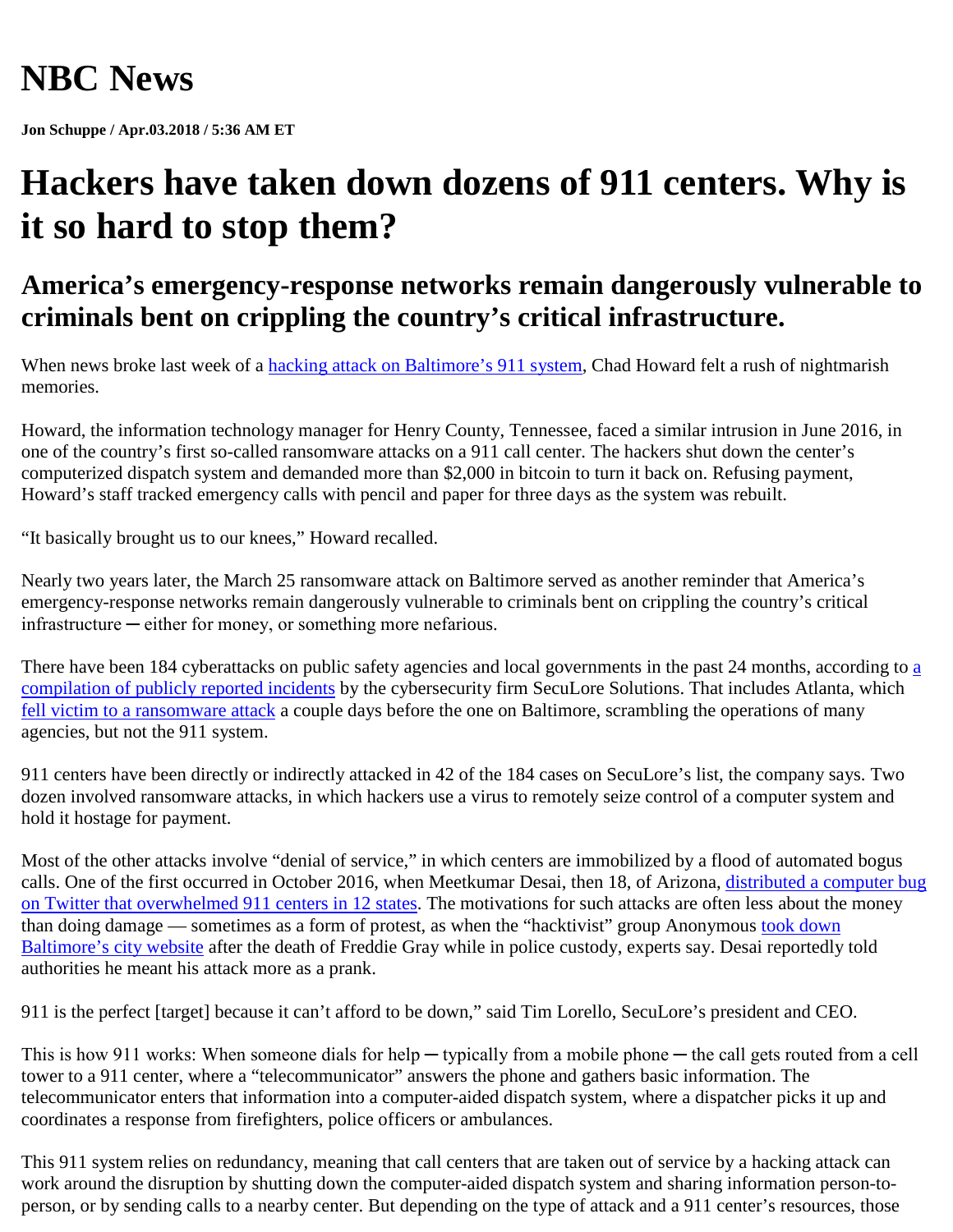disruptions can make it more difficult for people to reach someone in case of an emergency. A July 2017 investigation by [Scripps News](http://www.scripps.com/911-state-of-emergency) on the vulnerabilities of 911 systems noted the case of a 6-month-old Dallas boy who died after his babysitter's 911 calls were delayed during an apparent denial-of-service attack.

J.J. Guy, chief technology officer at the cybersecurity firm Jask, said that the spread of ransomware attacks on public safety agencies and other key government operations shows the potential for cyberterrorists to target the country's critical infrastructure.

Last month, the Department of Homeland Security outlined in a report [how Russian hackers have gained access to](https://www.us-cert.gov/ncas/alerts/TA18-074A)  [American power plants.](https://www.us-cert.gov/ncas/alerts/TA18-074A) The hackers did not cause service interruptions, but the fact that they could gain access at all is troubling to security experts.

"To date, if you don't have credit cards or lots of personal information, attackers had little motivation and thus you were mostly safe," Guy said in an email. "This will change those dynamics. Manufacturing, logistics, etc — any field with an operations mindset that loses money when 'the line is down' will be targeted."

The attack on Baltimore was discovered March 25, after a morning breach of its computer-aided dispatch system, officials said. The city's cybersecurity unit took the system down, forcing support staff to pass 911 calls to dispatchers using paper rather than electronically. Call-center operations returned to normal early the next day, officials said. Investigators later determined that the intrusion was an attempted ransomware attack, but "no ransom was demanded or paid," a city spokesman James Bentley said. He declined to explain further, saying that "could compromise the investigation."

Most ransomware cases end similarly, with governments refusing to pay hackers, choosing instead to switch to a more primitive version of 911 services while they rebuild their systems. Governments have caved at times, however, although officials decline to say much about those incidents, out of concern that it will encourage more attacks.

Another problem with the current 911 system is that it doesn't accommodate the ways people communicate in the modern world — through texts, photos, videos, etc. That is why the 911 industry is pushing telecommunication companies and state and local governments to adopt what it calls Next Generation 911, which allows callers to send data through approved telecommunications carriers and internet service providers (while still taking calls from landlines).

Adoption of Next Generation 911 has been slow and costly, said Brian Fontes, CEO of the National Emergency Number Association, or NENA. A tiny fraction of America is on Next Generation 911; the short list includes Maine and Vermont, with Indiana, Washington state's King County and part of Texas getting close, Fontes said.

The Next Generation 911 systems will have advanced security baked into their foundations, including the ability to instantly identify suspicious activity, immediately shut down in response to intrusions, and simultaneously move incoming calls to other centers in a way that is undetectable to someone dialing for help, officials say.

But the increased connectivity also opens the modern systems to new potential modes of attack, experts say. No matter how sophisticated a defense, all it takes is one overlooked vulnerability to let hackers in, experts say.

That makes it essential to develop sophisticated defense systems run by in-house cybersecurity teams, they say.

In Baltimore's case, the ransomware attack was discovered and repelled by Baltimore City Information Technology, which maintains defenses across the local government. It determined that the hackers had found access after a technician troubleshooting the computer-aided dispatch system made a change to a firewall and mistakenly left an opening, the city's chief information officer, Frank Johnson, said in a statement. The FBI is now helping the city investigate.

Howard, in Tennessee, knows how his attacker obtained access to the 911 center — by finding a weak password left by a deceased former system administrator. The FBI told him it looked as if the attack came from Russia. But he still isn't sure.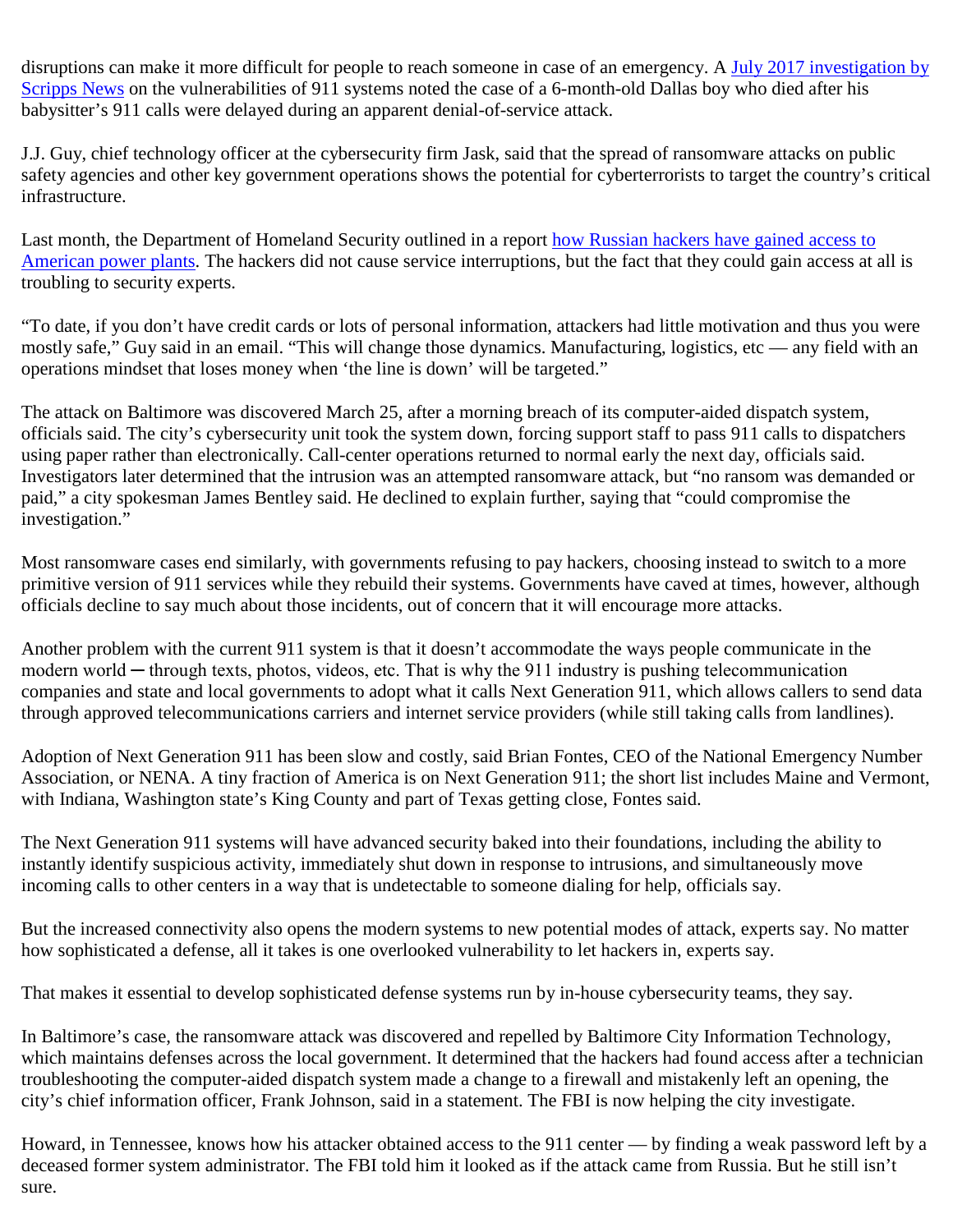Howard cleaned and rebuilt his system, but struggles to maintain patches for his outdated CAD system. "It's been a nightmare," he said.

No one has been caught or prosecuted in the Tennessee or Baltimore attack.

<https://www.nbcnews.com/nightly-news/video/baltimore-s-911-system-hit-with-cyber-hack-1196386371764>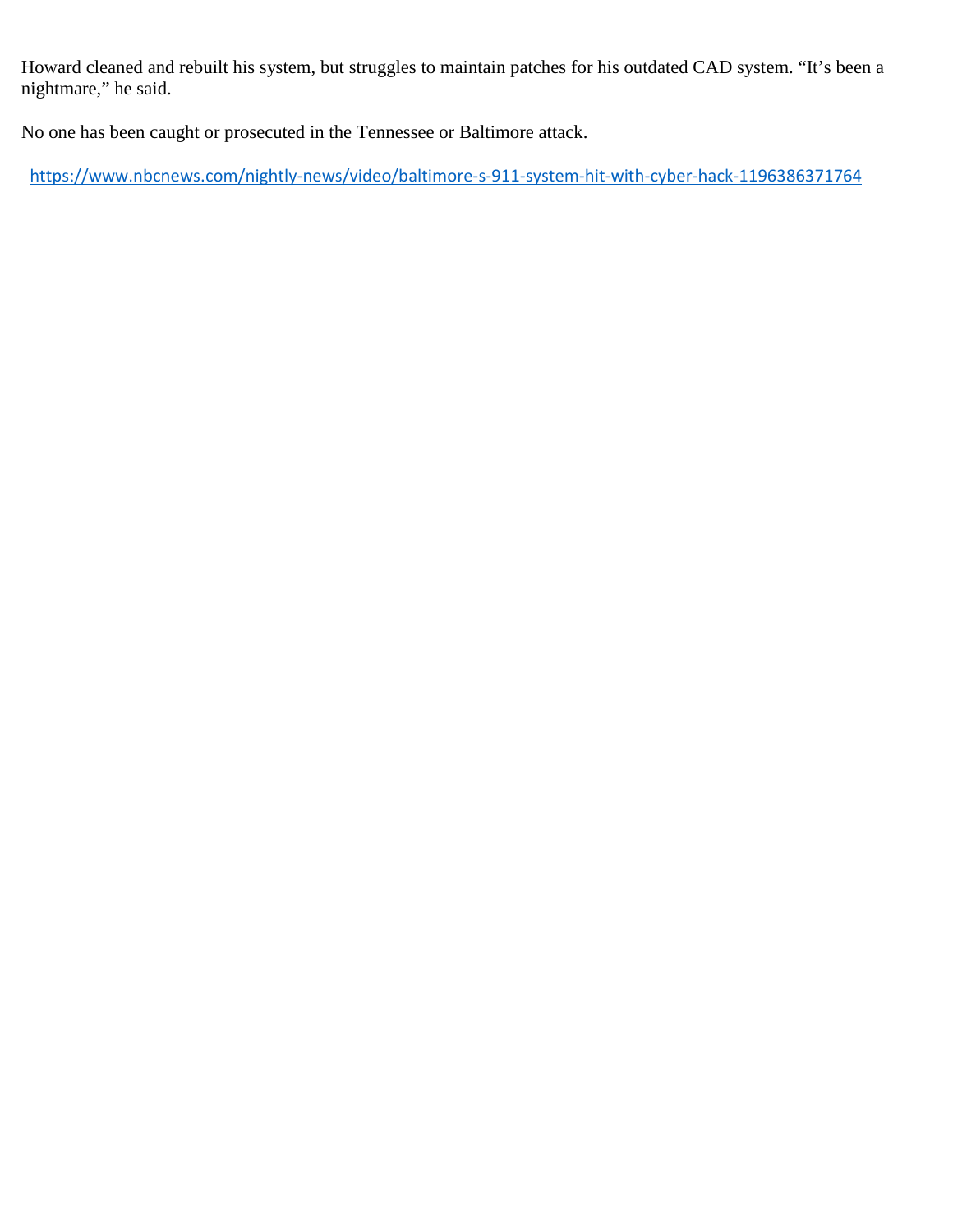(From The Washington Post)

[Post Nation](http://www.washingtonpost.com/news/post-nation)

#### **'Tell my mom that I love her': A teen's frantic 911 calls as he is crushed to death in a minivan**

by [Lindsey Bever](https://www.washingtonpost.com/people/lindsey-bever/) April 13 at 9:08 A[M Email the author](mailto:lindsey.bever@washpost.com?subject=Reader%20feedback%20for%20)

1:38

Ohio teen called 911 twice as he was being crushed to death

Kyle Plush, 16, called 911 saying he was being crushed in his van and couldn't breathe. He later died after police said they were unable to locate him. (Elyse Samuels/The Washington Post)

When Kyle Plush called 911, he knew his situation was dire.

The 16-year-old sophomore did not tell the authorities what had happened to him when he apparently used an automated assistant on his smartphone to make the call Tuesday outside Seven Hills School in Cincinnati. He said only that he was trapped in his minivan and could not hear them  $-$  no doubt hoping they could still hear his cries for help.

"Help, help, help, help," he told the dispatcher, according to 911 audio obtained by The Washington Post. Then he let out a scream: "Help!"

About US newsletter

Candid conversations about identity in 21st-century America

The teen, who seemed to be laboring to breathe, repeatedly asked for the police — briefly pausing between each word to try to catch his breath.

The dispatcher repeatedly asked the teen where they could find him.

"I can't hear you," the teen said. Distant banging could be heard in the background. "I'm in desperate need of help. … I'm going to die here."

"Help —" he said once more, and then the call abruptly ended.

Five minutes later, at 3:21 p.m., police responded and searched the area near the private school on Red Bank Road but did not see the teen, according to a statement from the Cincinnati Police Department.

In a conversation between the dispatcher and a deputy, the dispatcher said that it had been difficult to hear the teen, saying he sounded "kind of far away from the phone." The dispatcher said she could hear banging in the background and someone saying, "Help, help, I'm stuck." The authorities then discussed whether the 911 call might have been a prank.

Nearly six hours later, Kyle's father found him unresponsive in the vehicle, police said. First responders rushed to the scene but could not revive the teen, and he was later pronounced dead.

"Horrific, horrific situation to come across as a parent," Cincinnati Police spokesman Lt. Steve Saunders said Thursday in a phone interview.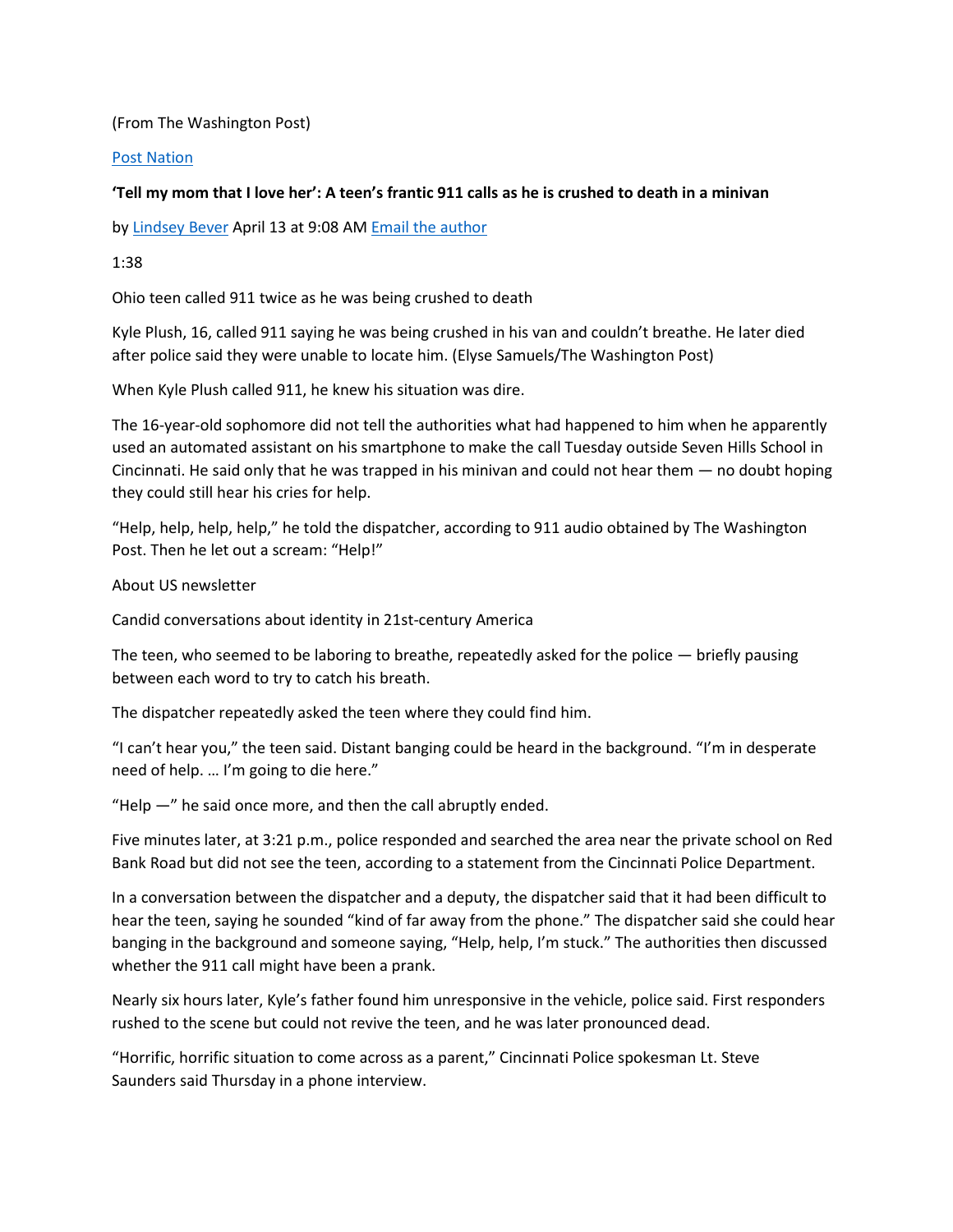The [Cincinnati Enquirer reported](https://www.cincinnati.com/story/news/2018/04/12/seven-hills-student-kyle-plush-pinned-under-rear-minivan-seat/510292002/) that a law enforcement source it did not name told the newspaper that the teen had climbed onto the rear bench seat in family's Honda Odyssey minivan. The teen was trying to reach his tennis equipment, according to the newspaper, when the seat "flipped up and over toward the back hatch, pinning him upside down beneath the seat."

The Hamilton County Coroner's Office said in a statement that preliminary autopsy results showed that Kyle died of "asphyxia due to chest compression."

"This was a horrific tragedy. What I say is that we share in their heartbreak around this," Cincinnati Police Chief Eliot Isaac [said during an afternoon news conference.](https://www.facebook.com/Enquirer/videos/10157499995914698/) "Police officers, firefighters and even our emergency dispatch personnel — you get into this because you want to help. Something went wrong here and we need to find out why we weren't able to provide that help that we hoped we could have."

#### *[\[A mother found her 2-year-old 'frozen' on their front porch on a bitterly cold day\]](https://www.washingtonpost.com/news/post-nation/wp/2018/02/05/a-mother-found-her-2-year-old-frozen-on-their-front-porch-on-a-bitterly-cold-day/?utm_term=.c618ee57501a)*

Cincinnati police as well as the Hamilton County prosecutor's office have launched investigations to try to determine what went wrong — both inside the van and at the 911 call center.

"Our hearts are heavy this week as we mourn the tragic loss of a child, 16-year old Kyle Plush, Cincinnati Mayor John Cranley (D) [said in a statement Thursday.](https://twitter.com/JohnCranley/status/984530305615790080) "I ask that our City join me in praying for the Plush family, Ron, Jill and Ali during this very difficult time."

The mayor called the circumstances surrounding Kyle's death "devastating" and said they "raise concerning questions about our City's emergency 911 system and police response. While it is unclear if there is wrongdoing by the city in this tragedy, we have a profound responsibility to find out."

#### He added:

We owe the Plush family and the public a detailed and comprehensive explanation of everything that has been done, recommendations made and actions taken at the 911 center that could have had any bearing on the practices that may have contributed to this tragedy. We must also be made aware if preventable flaws or failures have worsened emergency situations. As elected officials, we need to be involved directly in evaluating all available information and insist the proper solutions be adopted.

After Kyle's frantic call for help Tuesday afternoon, a dispatcher tried to call him back — but the teen, who was apparently trapped inside his vehicle, was not able to answer his phone.

As heard in the 911 audio, the teen's phone rang and rang, then the call went to his voice mail: "Hello, this is Kyle. I'm not available right now. I'll get back to you as soon as I can."

Then, at some point, Kyle called the police a second time.

During that call, which lasted several minutes, he sounded weaker and something could be heard creaking in the background as the teen took breaths. The teen told the dispatcher to pass along a message for him after he died.

"I probably don't have much time left, so tell my mom that I love her if I die," he said. "This is not a joke. This is not a joke. I'm trapped inside my gold Honda Odyssey van in the sophomore parking lot of Seven Hills [unintelligible]. Send officers immediately. I'm almost dead."